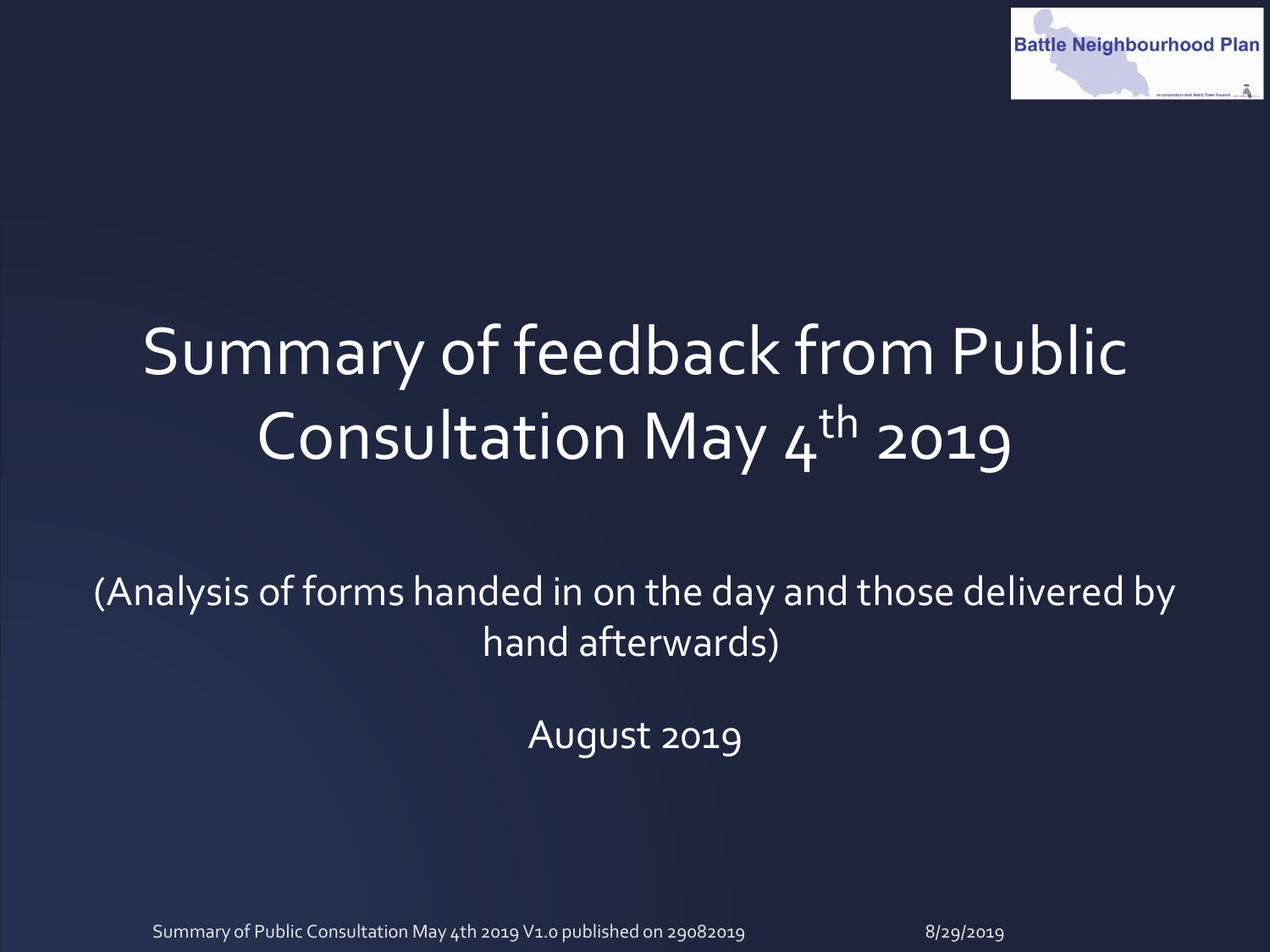

# Executive Summary

- Low completion of forms (75% of people did not complete) on the day.
- Low attendance from Netherfield (3 completed forms). This number was boosted by "postal" submissions to 19.
- Despite the information provided people do still not understand the purpose of a Neighbourhood plan (as evidenced in feedback).
- The majority of respondents would not support the plan in its current form. The main reasons for this are:
	- Not addressing traffic and parking concerns.
	- Not addressing infrastructure requirements with growth (schools and health services predominantly).
	- Lack of protection for the environment / wildlife.
- Netherfield sites were was the most commented site locations. Blackfriars was 2<sup>nd</sup>.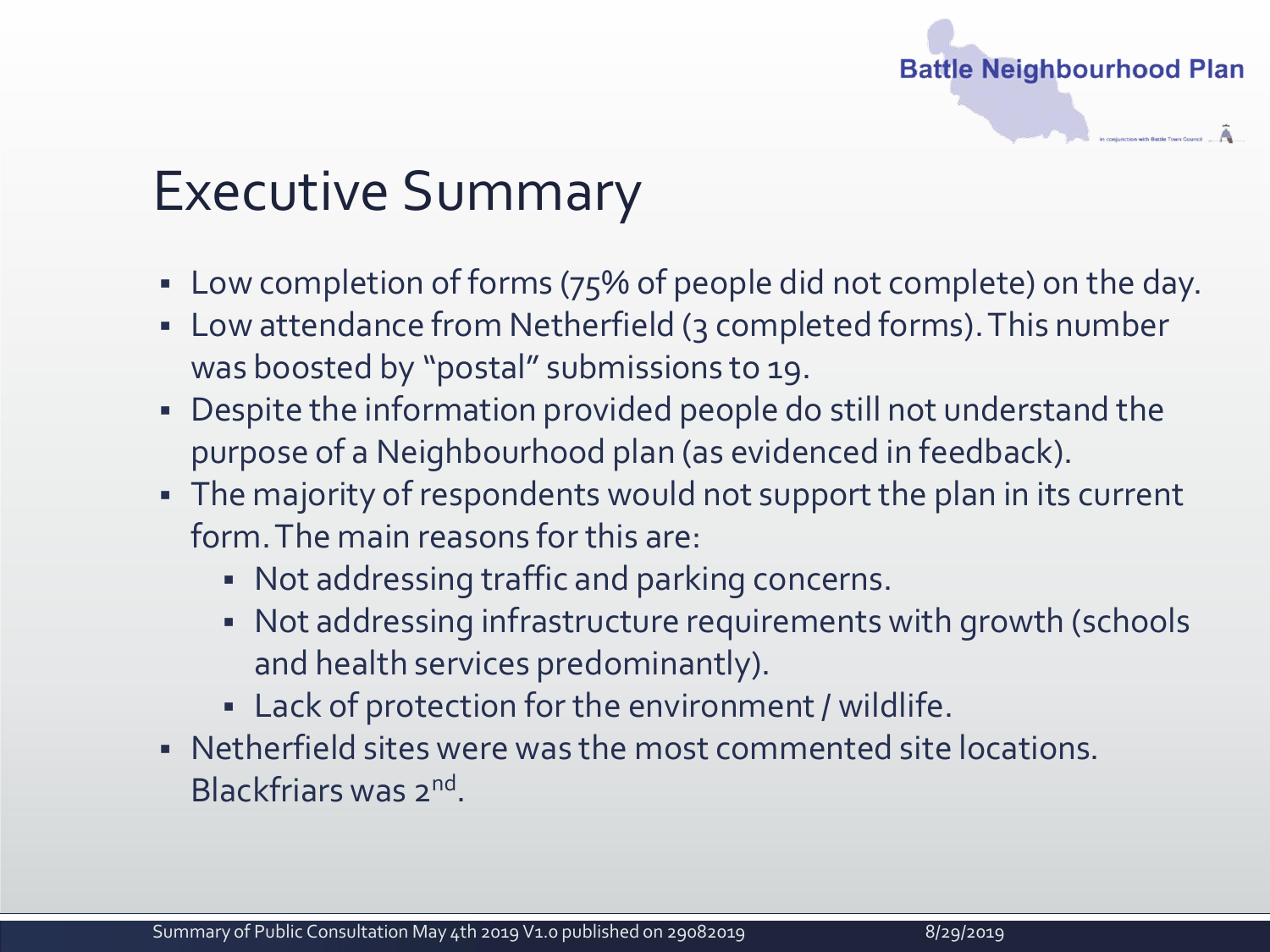

### Introduction

On Saturday May  $4<sup>th</sup>$  a public consultation was held in the Battle Memorial Hall displaying the current workings of the Neighbourhood Steering group.

- 151 attended the consultation( estimated) on the day. After the consultation, all the documents used where made available on the website. Feedback forms where also available to download and complete.
- **•** 37 feedback forms received on the day  $-$  25% response rate of those attending (some where taken away to be completed later).
- A further 32 forms have been submitted following the event, making a total of 69 completed forms.
- This paper is an analysis of the submitted forms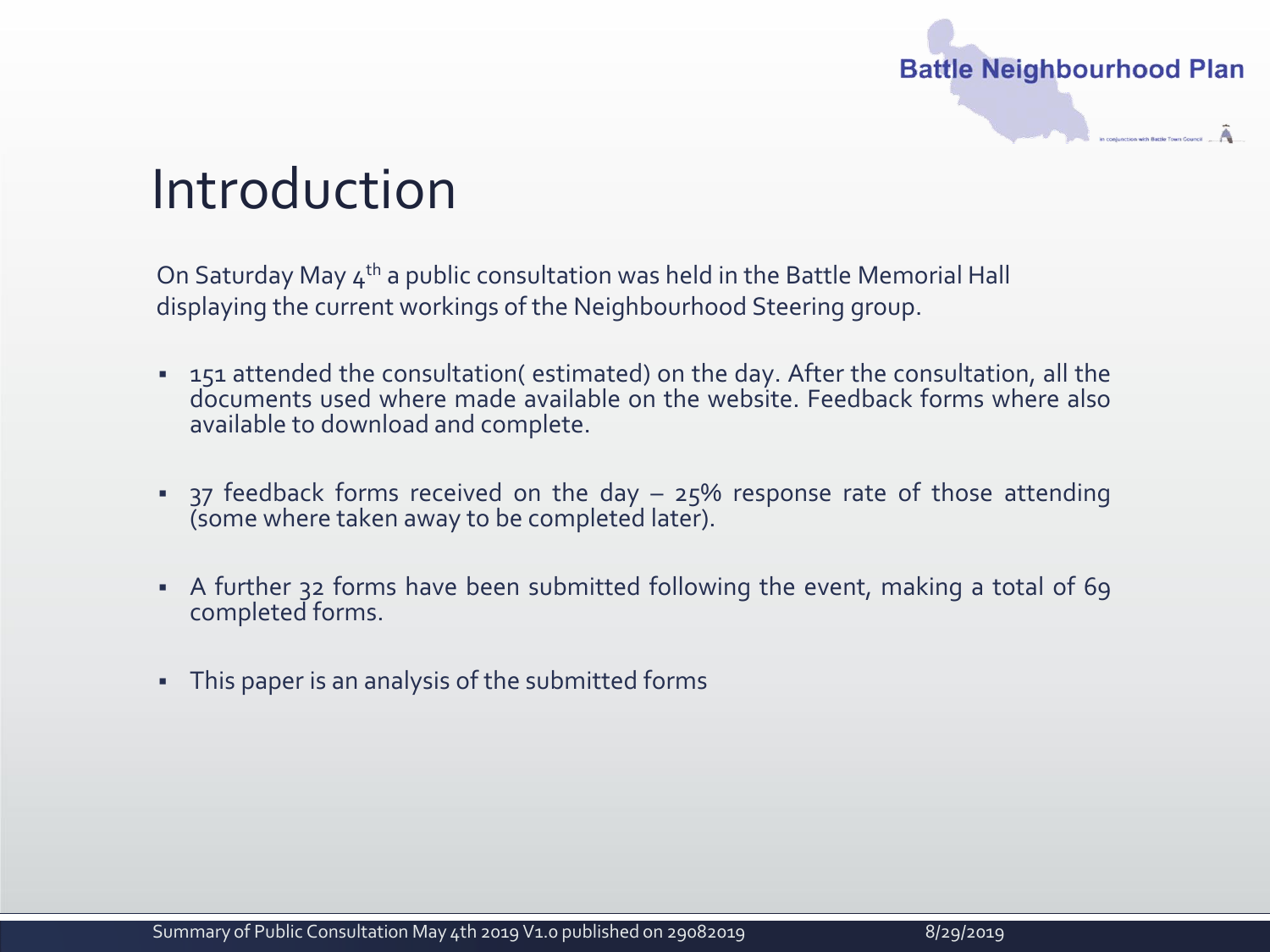#### **Battle Neighbourhood Plan**

in conjunction with Battle Town Council Ā

#### Overall results

| <b>Location</b> | <b>Number</b> | ℅   |
|-----------------|---------------|-----|
| Battle          | 48            | 70% |
| Netherfield     | 19            | 28% |
| Other/Unknown   |               | 3%  |
| Total           |               |     |

| <b>Attended Before</b> | <b>Number</b> | <b>Volt</b> |
|------------------------|---------------|-------------|
| <b>Yes</b>             | 32            | 46%         |
| <b>No</b>              | 37            | 54%         |
| <b>Total</b>           |               |             |

|                |               | All |               | <b>Battle only</b> | <b>Netherfield only</b> |     |
|----------------|---------------|-----|---------------|--------------------|-------------------------|-----|
| <b>Voting</b>  | <b>Number</b> | %   | <b>Number</b> | %                  | <b>Number</b>           | %   |
| <b>Yes</b>     | 29            | 42% | 21            | 42%                |                         | 42% |
| N <sub>o</sub> | 35            | 51% | 24            | 48%                |                         | 58% |
| Undecided      |               | 7%  |               | 10%                |                         | 0%  |
| Total          | 69            |     | 50            |                    | 19                      |     |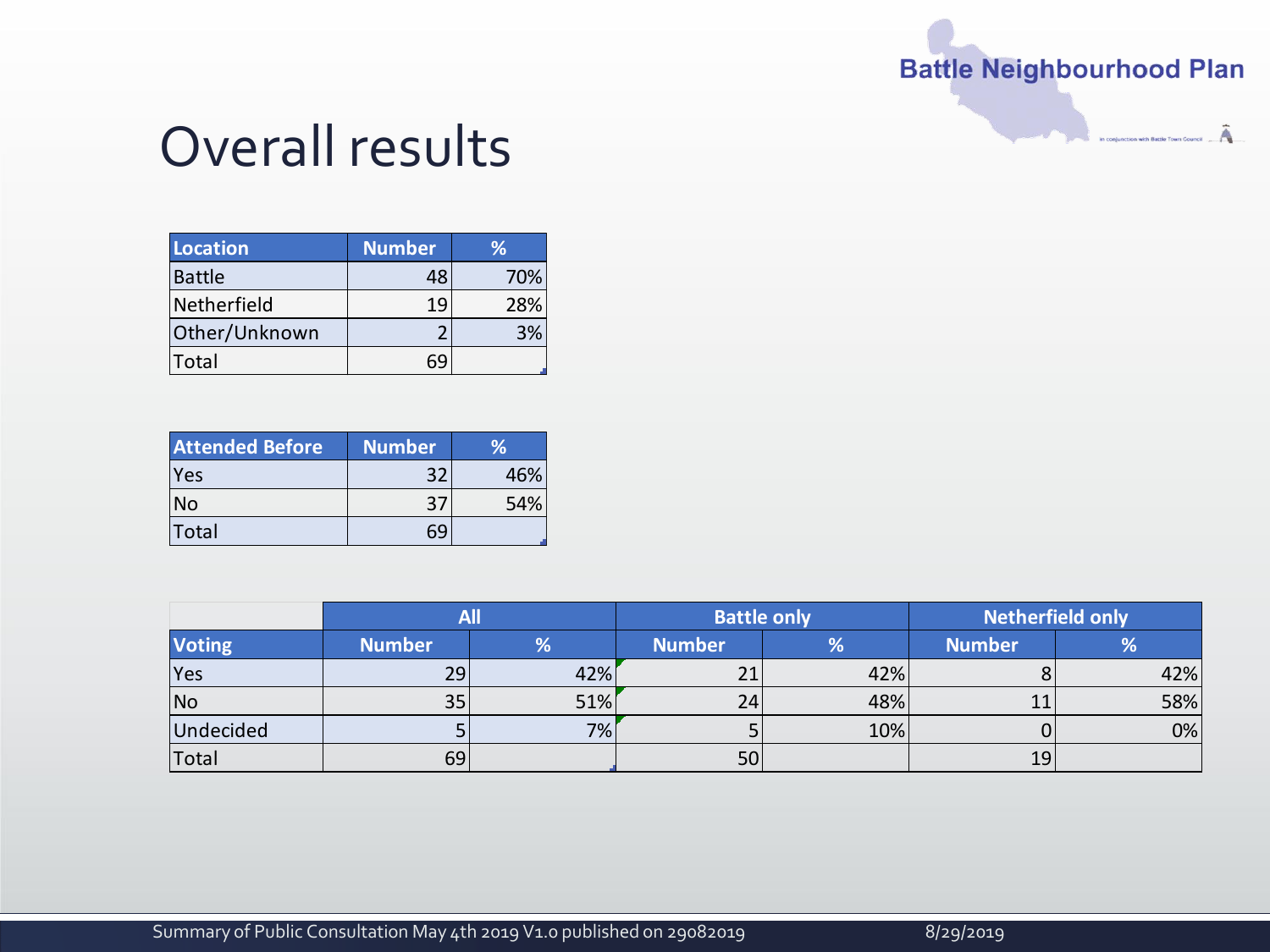#### **Battle Neighbourhood Plan**

# Overall results

#### ▪ Key Reasons for not supporting the plan



▪ Overall respondents did not feel the plan sufficiently answered the question of traffic/parking, overall infrastructure (health and schools) or protection of the environment (including flooding concerns, wildlife and emissions).

Summary of Public Consultation May 4th 2019 V1.0 published on 29082019 8/2019 8/29/2019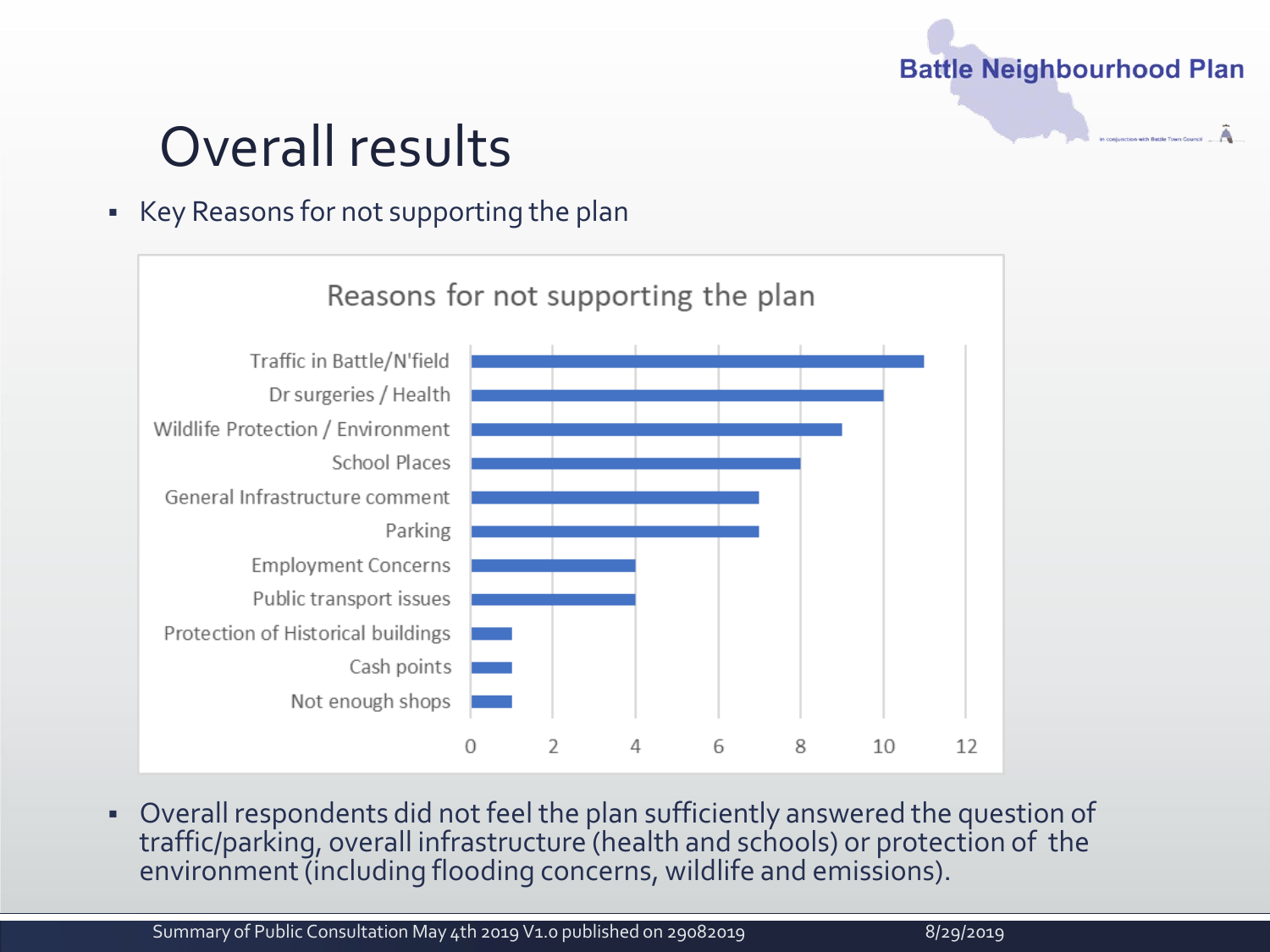

### Feedback on the sites

- 51% (35) commented on specific sites (some multiple sites on the same form).
- 56 comments overall.

| <b>Site</b>                        | <b>Total</b><br><b>Comments</b> | % of those who<br>commented | % of total<br>responses |
|------------------------------------|---------------------------------|-----------------------------|-------------------------|
| NE11 - Darvel Down p/ground        | 12                              | 34%                         | 17%                     |
| <b>BA11 - Blackfriars</b>          | 10                              | 29%                         | 14%                     |
| BA31a-Glengorse                    | 10                              | 29%                         | 14%                     |
| NE06 - White Hse Poultry           | 10                              | 29%                         | 14%                     |
| NE05a - Swallow Barn               | 4                               | 11%                         | 6%                      |
| BA23 - Land r/o 26 Hastings Rd     | 3                               | 9%                          | 4%                      |
| <b>BANS116</b>                     | 3                               | 9%                          | 4%                      |
| BA NS 105 - Land adj to 73 N Tr Rd |                                 | 3%                          | 1%                      |
| <b>BA36 - Land at Calbec House</b> | 1                               | 3%                          | 1%                      |
| BANE118                            | 1                               | 3%                          | 1%                      |
| "All"                              | 1                               | 3%                          | 1%                      |
| Total                              | 56                              |                             |                         |

Summary of Public Consultation May 4th 2019 V1.0 published on 29082019 **1999 10:00 Published on 29082019**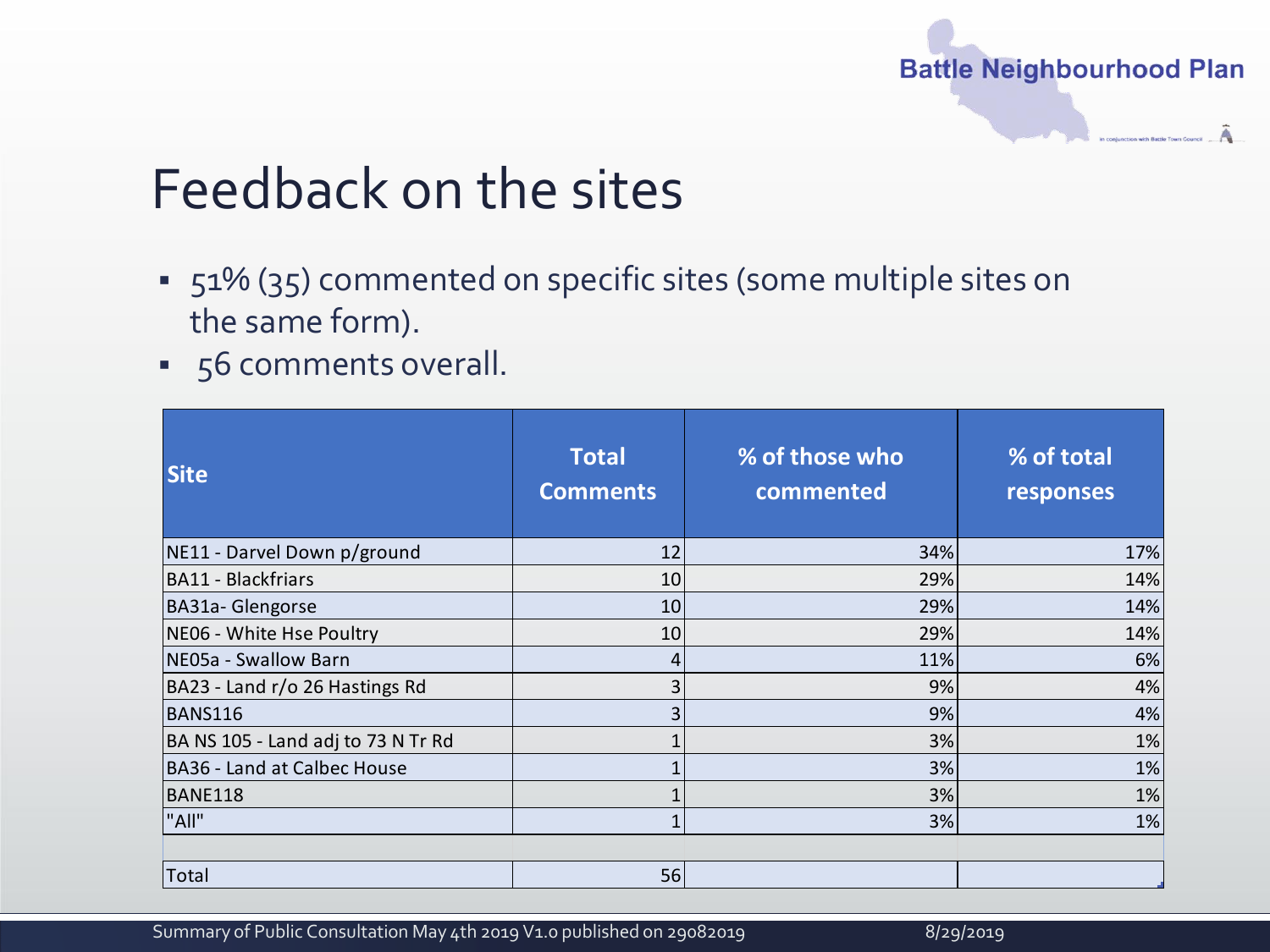

# Blackfriars feedback

- **.** The following slides show categorised feedback on specific sites. A number of respondents gave feedback on a number of sites, but where not specific which site they where referring to. The data used is from the first site listed on their comment form.
- 10 (29%) respondents gave feedback on Blackfriars. The main comments were:

| <b>Blackfriars comments</b> | <b>Total Comments 3 % of those who commented</b> |
|-----------------------------|--------------------------------------------------|
| Too many houses             | 88%                                              |
| Environmental impact        | 63%                                              |
| Traffic                     | 25%                                              |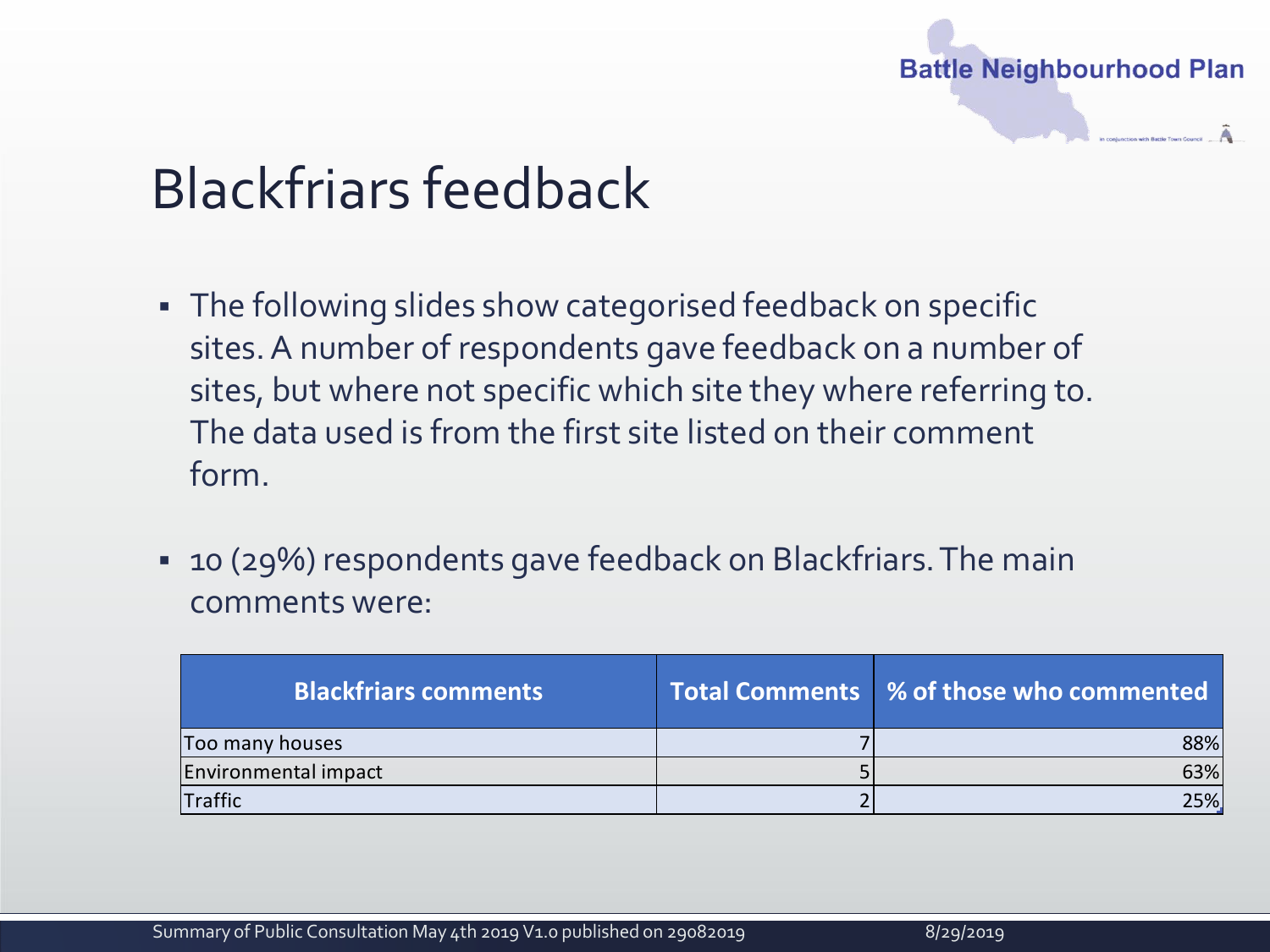

# Glengorse feedback

▪ 10 (29%) respondents gave feedback on Glengorse. The main comments were:

| <b>Glengorse comments</b> | Total Comments   % of those who commented |
|---------------------------|-------------------------------------------|
| Too many houses           | 100%                                      |
| Environmental impact      | 67%                                       |
| Not enough consultation   | 33%                                       |
| Traffic                   | 67%.                                      |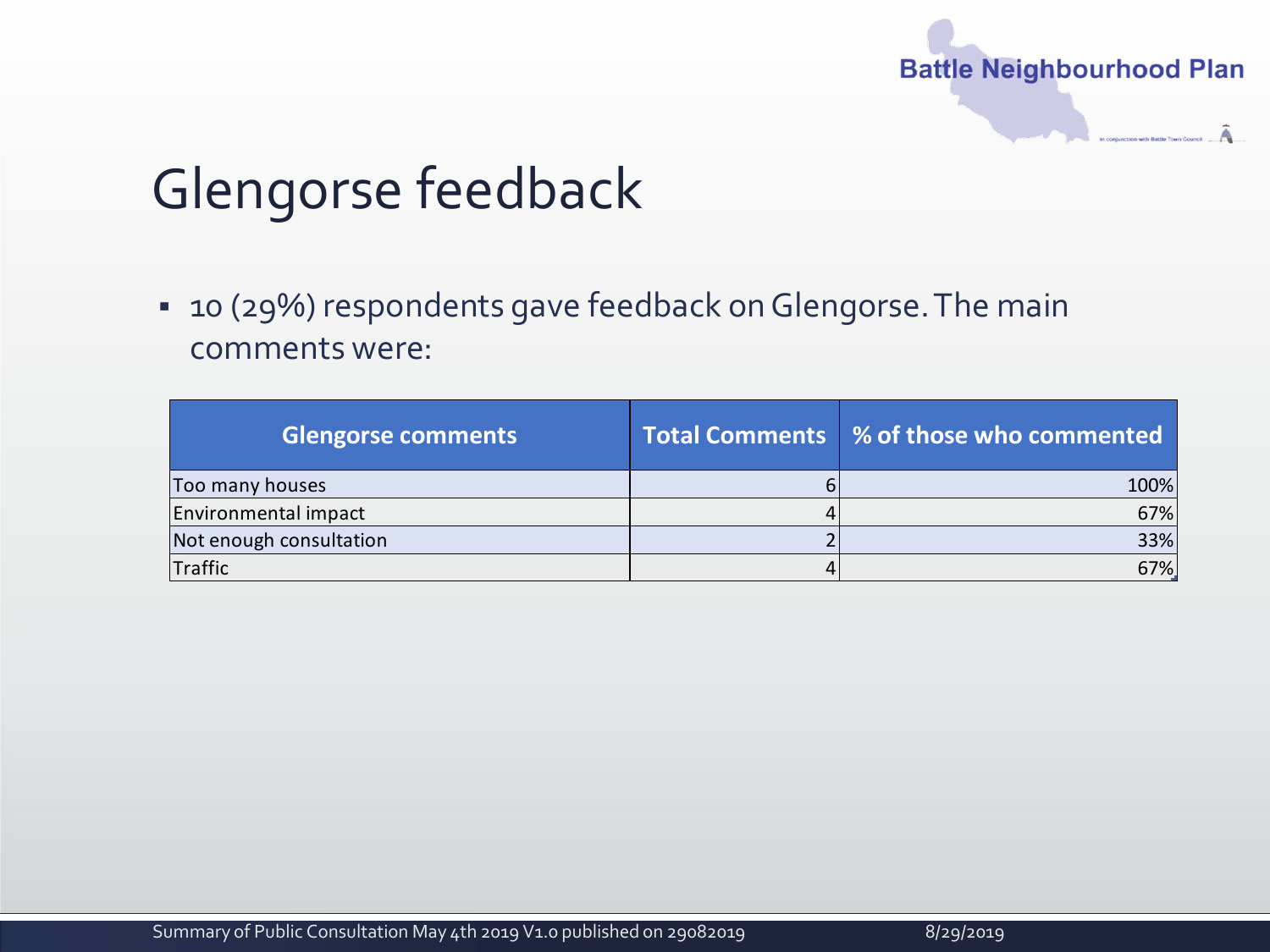#### **Battle Neighbourhood Plan**

### Darvel Down / Poultry Farm feedback

- **These are combined as most respondents commented on both** sites.
- 12 (34%) respondents gave feedback on Darvel Down / Poultry Farm. The main comments were:

| Darvel Down / Poultry Farm comments   Total Comments   % of those who commented |     |
|---------------------------------------------------------------------------------|-----|
| Too many houses                                                                 | 70% |
| Environmental impact                                                            | 90% |
| Not enough consultation                                                         | 30% |
| <b>Traffic</b>                                                                  | 70% |
| Schools need more local children                                                | 50% |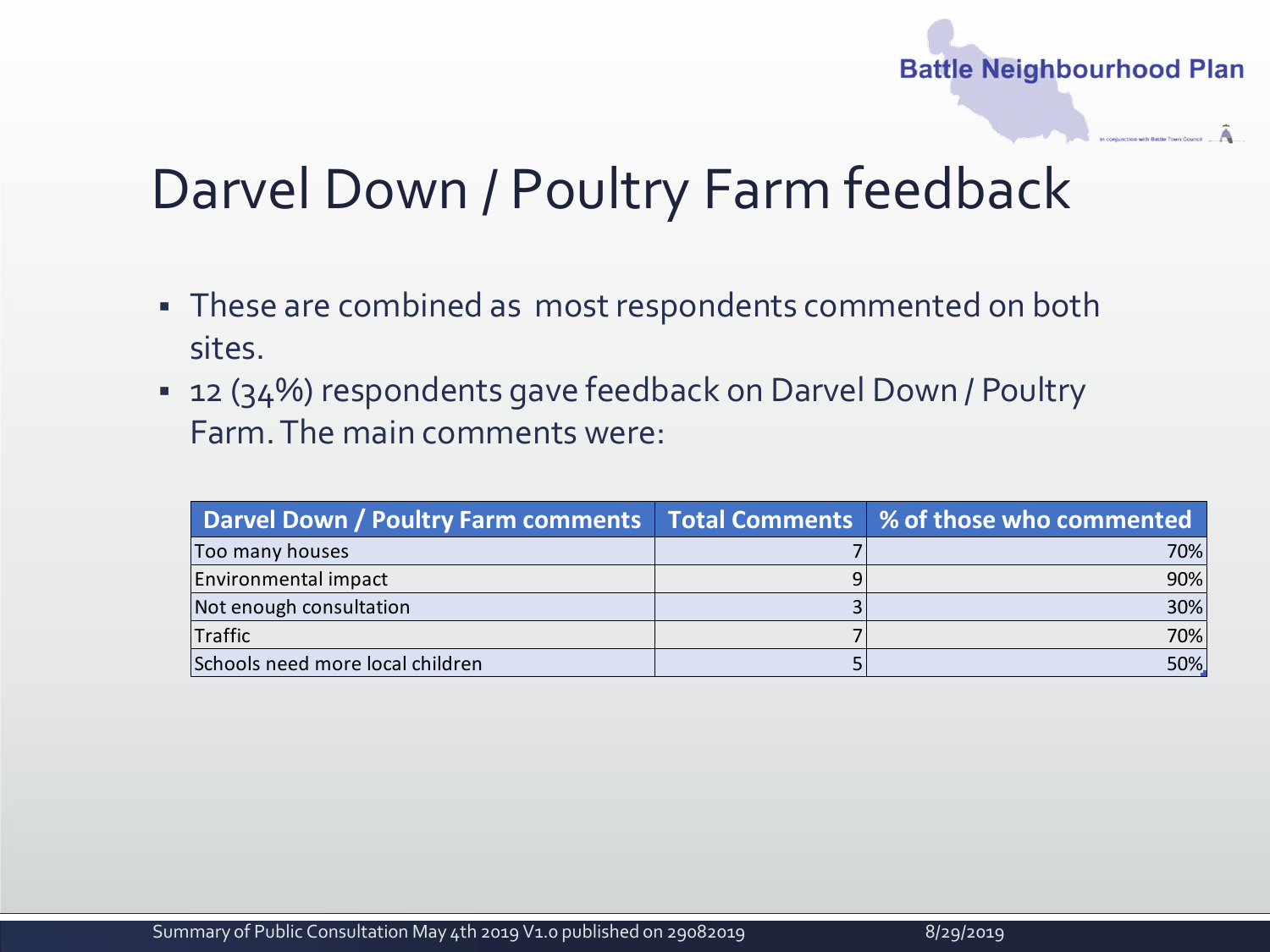

#### Other relevant comments

- Detail the different sizes of the properties, with a desired bias towards lower cost, affordable housing for young, local people. Propose the percentage of "affordable homes" within the plan. (Also state what is "affordable".)
- Public transport was often mentioned, including access to the railway station for disabled people, improvement in bus connections (Battle and Netherfield) and cycle ways.
- **Environment was also often mentioned, particularly** conservation of wildlife.
- A number of Netherfield respondents committed on a desire to see no development in the village.